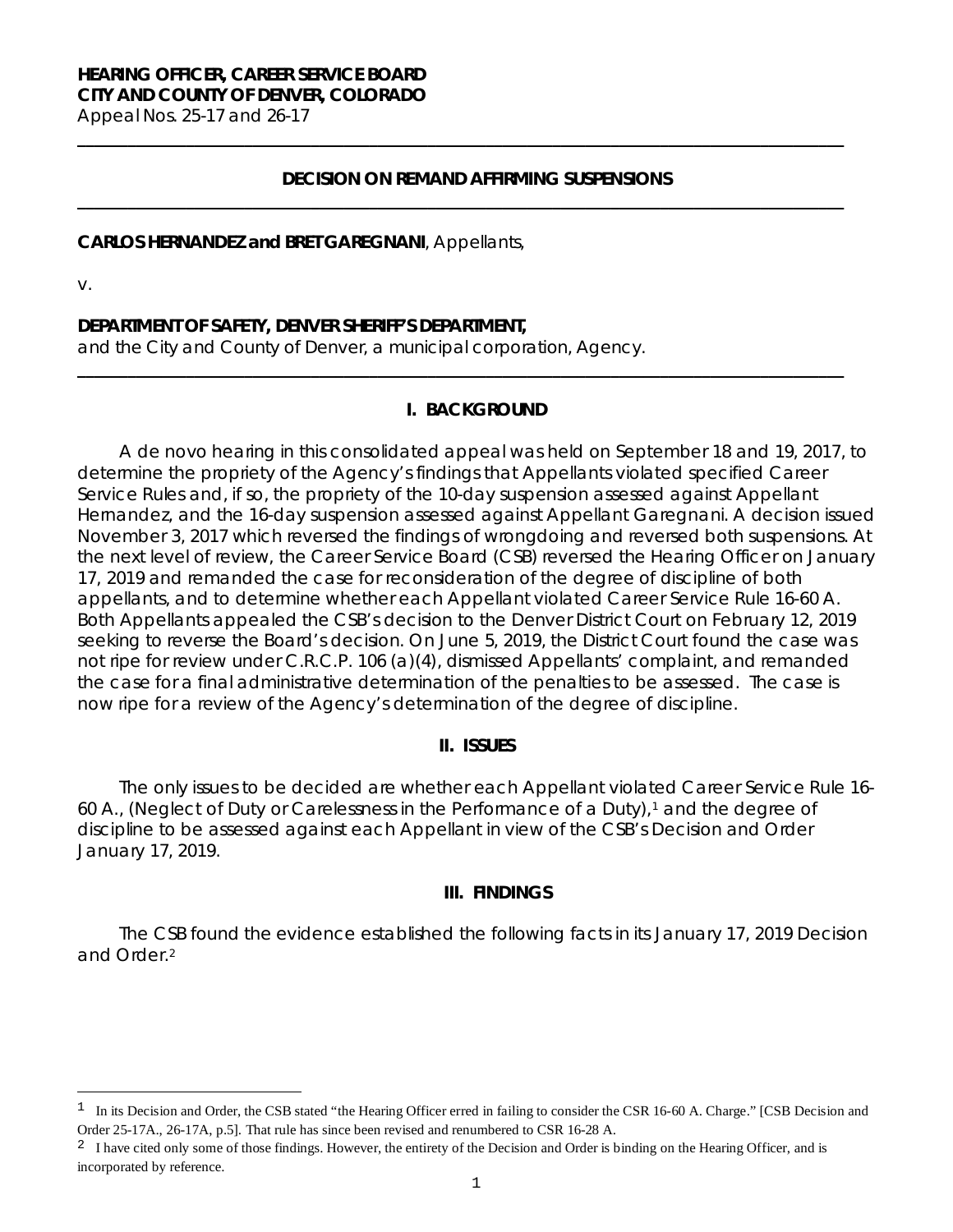### **A. Hernandez.**

1. Inmate Marshall was controlled by four other deputies and did not pose a threat when Hernandez applied his OPNs<sup>[3](#page-1-0)</sup> to Marshall.

2. Hernandez's application of OPNs to Marshall after he was already under control caused Marshall to actively resist which, in turn, caused deputies to re-engage with escalated force.

3. Hernandez's application of OPNs was unnecessary and a violation of the Agency's use of force policy. "When a suspect is under control… the degree of force shall be de-escalated accordingly." [Departmental Order (DO) 5011.1M].

# **B. Garegnani**

Ξ

1. Almost two minutes elapsed from the time a nurse asked Garegnani to release pressure on inmate Marshall until he did so.

2. The pressure applied by Garegnani was possibly harmful to Marshall.

3. Garegnani applied force to Marshall's head and neck area when other deputies already had him under control.

4. Garegnani's use of force on Marshall was unnecessary, possibly harmful, and therefore in violation of the Agency's use of force policy, DO 500.1M, Use of Force, and Rules/Regulations (RR) 300.22, Inappropriate Force.

# **C. Findings regarding CSR 16-60 A.,[4](#page-1-1) Neglect of Duty.**

Neglect of duty is established if an employee fails to perform a duty he knows he is supposed to perform. [\[In re Serna,](https://www.denvergov.org/content/dam/denvergov/Portals/hearings_office/documents/Hearings/Serna_Veronica-39-12_CSB_Decision_and_Order_Appeal.pdf) CSB 39-12, 3-4 (2/21/14)]. The Civilian Review Administrator, who was the decision-maker for assessing discipline, stated this rule violation was based upon Appellants' violations of the duties under DO 5011.1M and RRs 300.19.1 and 300.22. [Elwell testimony]. Both appellants used unreasonable and inappropriate force on inmate Marshall. Hernandez re-applied OPNs to Marshall's ankle when he was already under control. Garegnani applied pressure on Marshall's head and neck. [CSB Findings and Order]. Hernandez applied OPNs when Marshall was already under control. Since those actions constituted neglect of their duty to use only reasonable and appropriate force under the aforementioned Agency directives, they both violated CSR 16-60 A.

# **IV. DEGREE OF DISCIPLINE**

The Career Service Rules require hearing officers to apply a deferential standard of review to the level of discipline in Sheriff's Department disciplinary decisions. In order to reduce or reverse the level of discipline assessed by the DSD decision maker, the election must be found to be "clearly erroneous." CSR 20-56 B.1. Discipline is clearly erroneous when: the decision, even if supported by the evidence, is contrary to what a reasonable person would conclude from the

<span id="page-1-0"></span><sup>&</sup>lt;sup>3</sup> "OPN stands for Orcutt Police Nunchaku. A nunchaku is a martial arts weapon consisting of two batons joined together at their tops by a short length of rope or chain. It is used as a pain compliance device." [CSB Decision and Order, 25-17A, 26-17A, n.1].

<span id="page-1-1"></span><sup>&</sup>lt;sup>4</sup> Since the date of the incident underlying these appeals, section 16-60 was amended and re-numbered as 16-29 on Feb. 12, 2016, and amended and renumbered as 16-28 on June 22, 2018. As both the original decision, and 1/16/19 CSB decision refer to 16-60, that rule will be used throughout.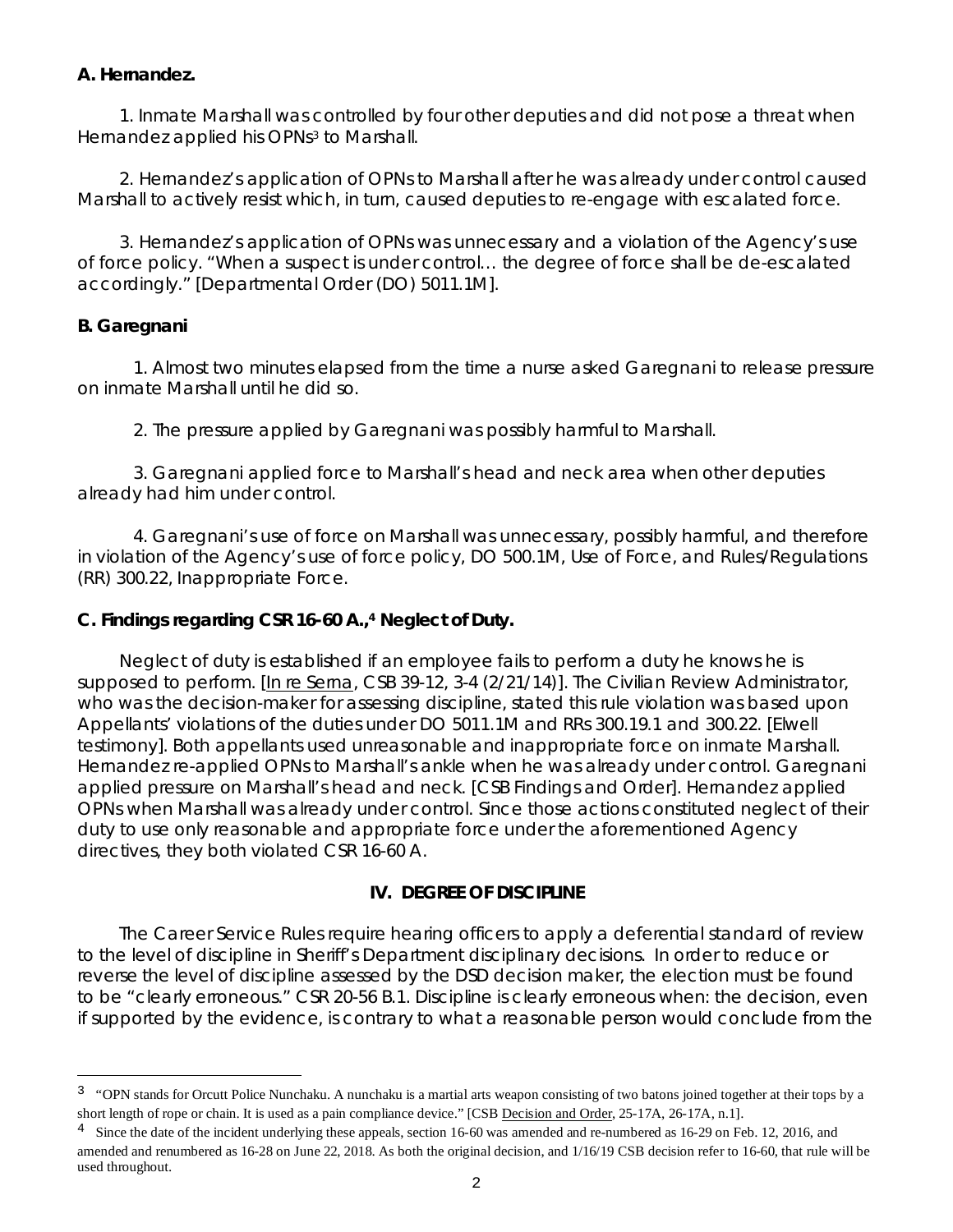record; if the decision maker failed to follow the DSD's disciplinary matrix; or if the decision maker exceeds his/her authority. CSR 20-56 B.1.c.

The Agency's disciplinary matrix prescribes a decision tree for the decision maker. I review the decision maker's assessments under the "clearly erroneous" standard.

The decision maker first determines the category of conduct ascribed to each violation. For a violation of RR 300.19.1 (disobedience of rule), the decision maker may select from category A to category F. A violation of RR 300.22 (inappropriate force) must be assigned a category between D and F. Here, the decision maker assessed category D for both violations. The Matrix defines Category D violations as:

Conduct that is substantially contrary to the guiding principles of the Department or that substantially interferes with its mission, operations or professional image, or that involves a demonstrable serious risk to deputy sheriff, employee or public safety.

[DSD HANDBOOK, Appendix E, p. 90].

Ξ

The decision maker elected to proceed under Category D by determining Appellants' conduct was "substantially contrary to the guiding principles of the department or … substantially interfere[d] with its mission, operations, or professional image, or … involved a demonstrable serious risk to Deputy Sheriff, employee, or public safety." [Bates No. 904; Bates No. 921].[5](#page-2-0)

Guiding Principles. The Agency's guiding principles are: honesty; respect; fairness; openness; teamwork; judgment; sensitivity; personal leadership; integrity; accountability; and professionalism. [Handbook, Appendix A]. The decision maker did not specify any connection between Appellants' wrongdoing and these principles, let alone conduct that was "substantially contrary" to them. The evidence provided no apparent link to any of them.

Mission. The Agency's mission is "to provide safety and security for the community by ensuring care, custody, transportation and reentry services for detainees by operating safe, secure, efficient and humane facilities that adhere to federal, state, and local laws. [*Id*]. Here too, the decision maker made no connection between the Appellants' conduct and the Agency's mission; nor was it apparent how any aspect of the mission - to provide safety and security for the community<sup>[6](#page-2-1)</sup> – was adversely affected by Appellants' actions.

Operations. The decision maker did not address what, if any negative effects the Appellants' actions had on the Agency's operations. Any evidentiary link to such effect would be highly speculative.

Professional image. Other than in conclusory fashion, by quoting Category D, the decision maker did not propose any connection between the Appellants' actions and the Agency's professional image.

<span id="page-2-0"></span><sup>5</sup> Because the decision maker proceeded under the minimum category allowed by the Agency's disciplinary matrix, the conclusory analysis was harmless. Whether Category D, or something less, defined Appellants' conduct is beyond the scope of this decision, and likely beyond the authority of this venue when the decision maker elects the minimum category. Even if I found Appellants' conduct in violating RR 300.19.1 did not fall under Category D, the result here would not change since the remaining charge, RR 300.22 still must be assessed a minimum of Category D., and the penalties were assessed concurrently.

<span id="page-2-1"></span> $6\text{ I read the mission as providing safety and security for the non-detaine community, in contrast to inmates. "Care, custody, transportation" }$ and reentry services are the means to accomplish that mission, as indicated via the conjunction "by." In turn, those means are to be accomplished in a specified manner: "by operating safe, secure, efficient and humane facilities that adhere to federal, state, and local laws."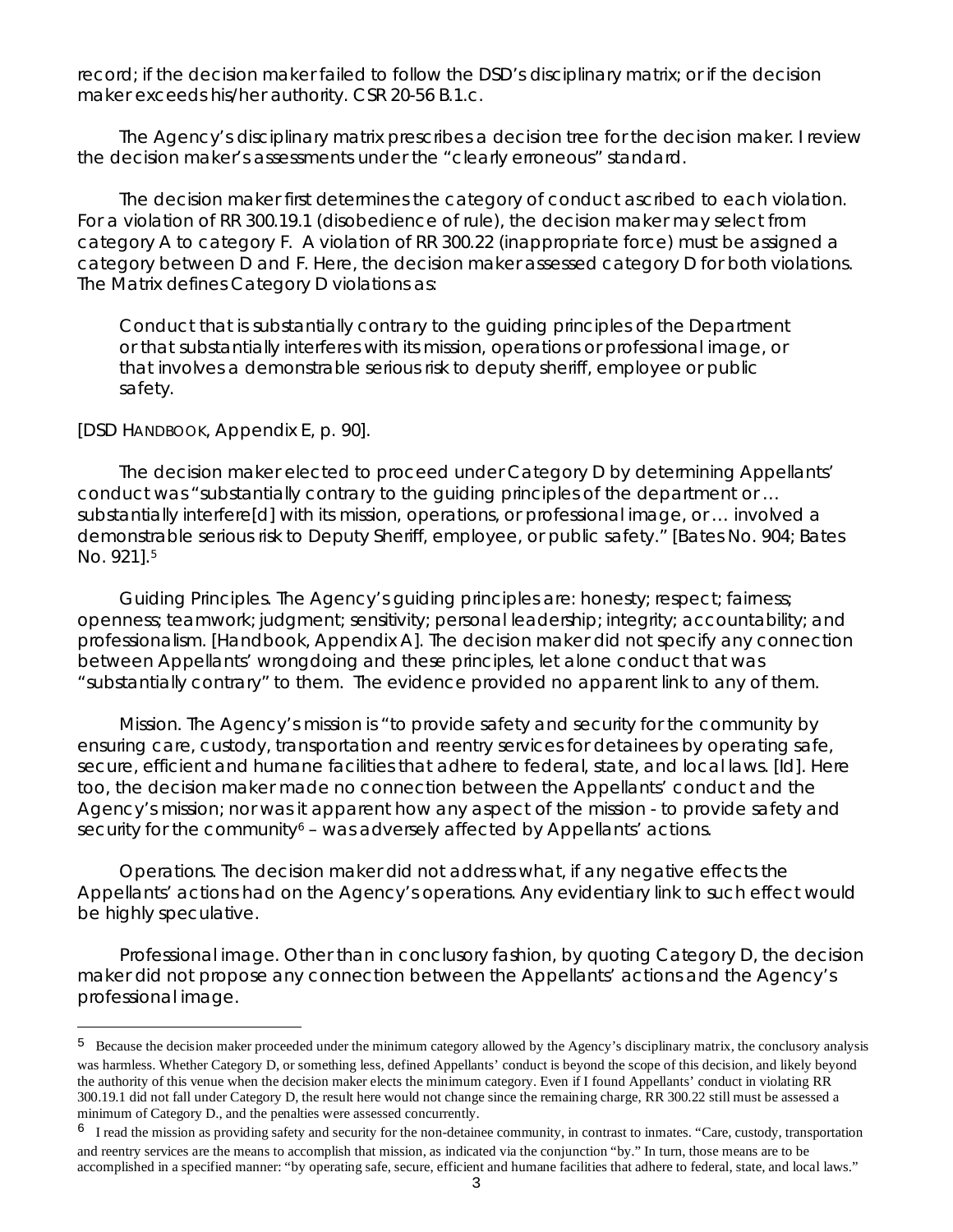Demonstrable serious risk to deputy, employee, or public<sup>[7](#page-3-0)</sup> safety. Neither the notice of discipline nor the evidence at hearing described a risk to any deputy, employee or public safety,<sup>[8](#page-3-1)</sup> let alone a risk that was demonstrable.

Notwithstanding these findings, because Appellants were found to have violated RRs 300.19 and 300.22, and the minimum category for RR 300.22 must be assessed as a D category violation, the penalties for which are concurrent, I am bound by the Agency's assessment of Category D. [*See* CSR 20-56 B.1.a.].

The next step required by the DSD Handbook in electing the degree of discipline is whether the underlying violation was a first violation. As neither Appellant had any prior violations, the matrix identifies the penalty level for a first Category D violation at level 5. [Matrix, Appendix D p. 90].

The range of penalties for a level 5 violation include: a mitigated penalty of a suspension between 4 and 6 days; a presumptive penalty of a 10-day suspension; and an aggravated penalty of a 14-16-day suspension. Consequently, the next step requires the decision maker to weigh mitigating and aggravating circumstances.

Handbook sections 19- 23 provide non-exclusive guidance in weighing mitigating and aggravating circumstances. Many of the same factors which determined the inappropriate use of force also apply in determining whether discipline should be mitigated or aggravated. [HANDBOOK, Appendix C]. As it pertains to the present appeal, the Handbook proposes the following examples in assessing mitigation and aggravation. For any circumstances that differ between the Appellants, I specified the distinctions.

1. Vulnerability. Marshall "was experiencing a medical emergency" and "a psychotic episode." [CSB Decision and Order p.1]. The CSB found Marshall was impervious to pain. [*Id*. at 2]. At the same time, the CSB determined Hernandez's "[a]pplying a pain control technique [OPNs] knowing that it will not be effective is nothing more than a gratuitous infliction of pain." [*Id.*]. This is an aggravating factor against Hernandez.

With respect to Garegnani, the decision maker determined "Marshall's death constituted injury or harm to a member of the public…" [Bates No. 904], however the same notice of discipline cited the Assistant Medical Examiner as stating "Dr. Frank, however, could not say with certainty when inmate Marshal aspirated… physical exertion alone could have triggered cardio-arrest before the aspiration occurred… she would not have expected inmate Marshall to have difficulty breathing simply because the prone position during the restraint. … being restrained would not be a causative factor by itself in this case… it is a reasonable possibility that inmate Marshall's heart was not functioning properly during this time of agitation even before any physical contact by the deputies… it was a possibility that inmate Marshall would still have died if he deputies had ceased restraining him after he went unconscious the first time…" In short, the Medical Examiner did not conclude that any of Garegnani's actions contributed to Marshall's death, and therefore provided no basis to include Marshall's death as an aggravating factor in assessing discipline.

Ξ

<span id="page-3-0"></span><sup>7</sup> The DSD distinguishes inmates and the limitation on their rights from the general "public." See, e.g. the DSD INMATE HANDBOOK, [HTTPS://WWW.DENVERGOV.ORG/CONTENT/DAM/DENVERGOV/PORTALS/776/DOCUMENTS/INMATE\\_HANDBOOK.PDF,](https://www.denvergov.org/content/dam/denvergov/Portals/776/documents/Inmate_Handbook.pdf) P.14 at 4.1; P. 37.

<span id="page-3-1"></span><sup>&</sup>lt;sup>8</sup> The CSB found that Marshall was controlled by at least four other deputies and did not pose a threat to others when Appellants applied inappropriate force. [CSB Decision and Order p.2,5].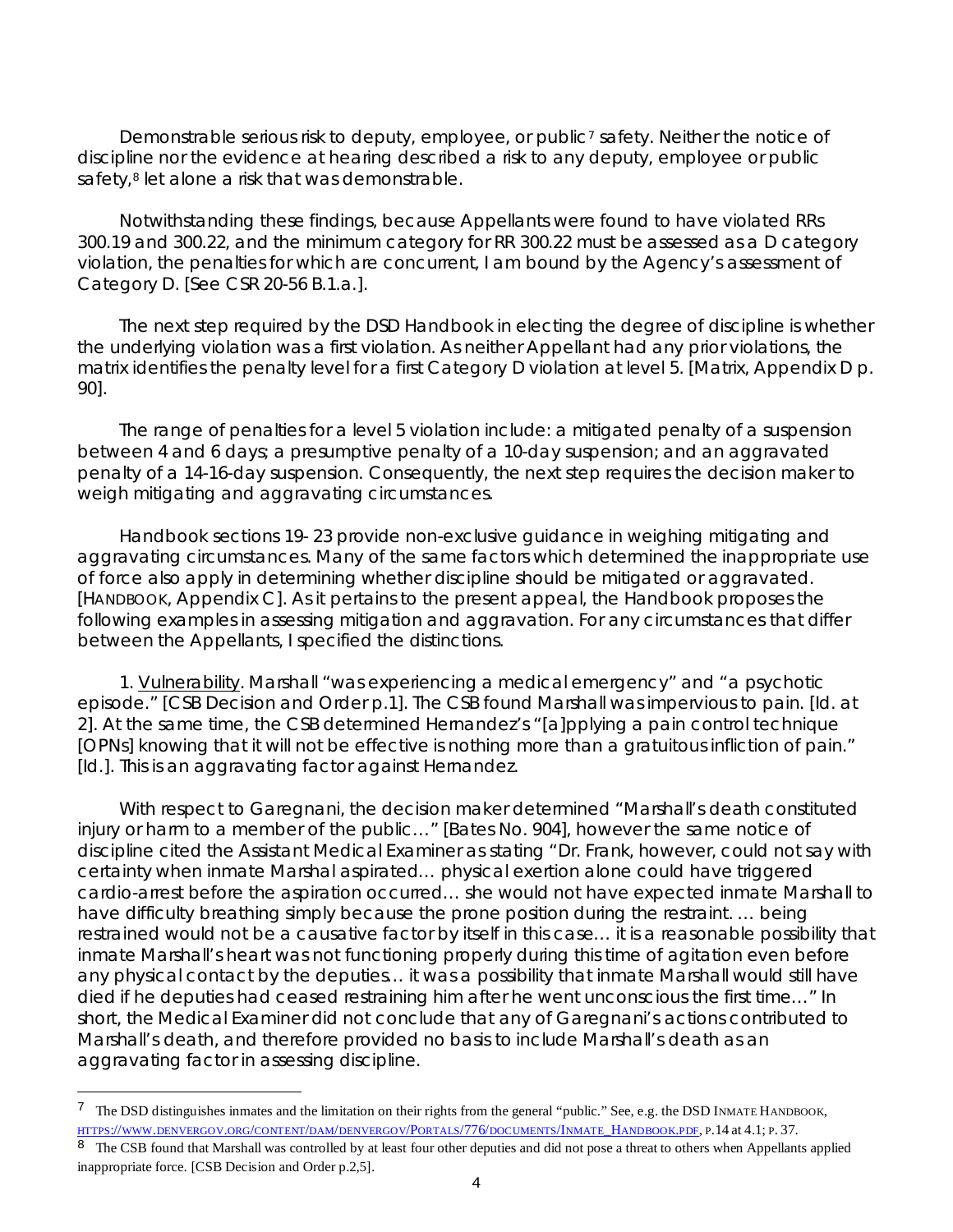While the Agency's inclusion of Marshall's death was clearly erroneous as an aggravating factor, the CSB found Garegnani continued to apply pressure on Marshall's neck after Nurse Ajao told him to release pressure there. [Garegnani Notice of Discipline p. 15; CSB Decision and Order p.4]. This is an aggravating factor.

2. Credible threat. The CSB determined Marshall "did not pose a credible threat to others" at the time Appellants applied force. However, the CSB found Garegnani's use of force was "possibly harmful," an aggravating factor against him.

3. Motivation for use of force. No ill intent or determination to inflict maximum pain was ascribed to either Appellant. "[T]here was no evidence of a malicious culpable mental state in the commission of the violation." [Bates No. 904; Bates No. 922]. Nonetheless, the CSB determined Hernandez's use of OPNs was a "gratuitous infliction of pain." Both before and after Marshall became unconscious, Garegnani took measures that showed his concern for Marshall's well-being, including: talking to Marshall in the sally port to try to have him comply with verbal commands even after Marshall failed to comply; when using force initially, lowering Marshall to the sally port bench while holding the back of his head [Exh. 27 at 18:32:56]; lowering Marshall to the floor carefully [*Id.* at 18:32:58-18:33]; using little weight to control Marshall [Bates No. 420]; performing a sternum rub on Marshall when he first became unconscious; moving Marshall from underneath the bench to enable nurses easier access to him [Bates No. 419; Bates No. 436]; and, most significantly, performing chest compressions on Marshall almost continuously for sixteen minutes even after responding Emergency Medical Technicians argued for stopping. [Bates No. 437 at 287-305; Bates No. 444 at 590-611].

4. Choice of weapon/device. As stated immediately above, the CSB determined Hernandez's election to use OPNs was unnecessary and determined Marshall could have been controlled with hands only.

5. History of inappropriate force. Neither Appellant had any prior violations; thus, neither had any history of inappropriate force.

# 6. Other factors.

Both Appellants had been employed for nine years without prior disciplinary incident.

Both Appellants applied extraordinary resuscitative measures.

The record does not show either Appellant would be unlikely to reform his behavior to comport with the use of force policy.

The CSB concluded Hernandez's "unnecessary re-application of his OPN caused Marshall to endure a re-escalation of force from the deputies attempting to control him." [CSB Decision and Order p.3].

In short, there were both mitigating and aggravating factors surrounding the inappropriate force used by both Hernandez and Garegnani. Thus, the decision maker's election to assess the presumptive penalty of a 10-day suspension against Hernandez was squarely within the bounds of the Matrix Penalty Table. [Matrix Appendix E, p. 86]. The decision maker's election to assess an aggravated penalty of 16 days against Garegnani was within her discretion under the same Table.